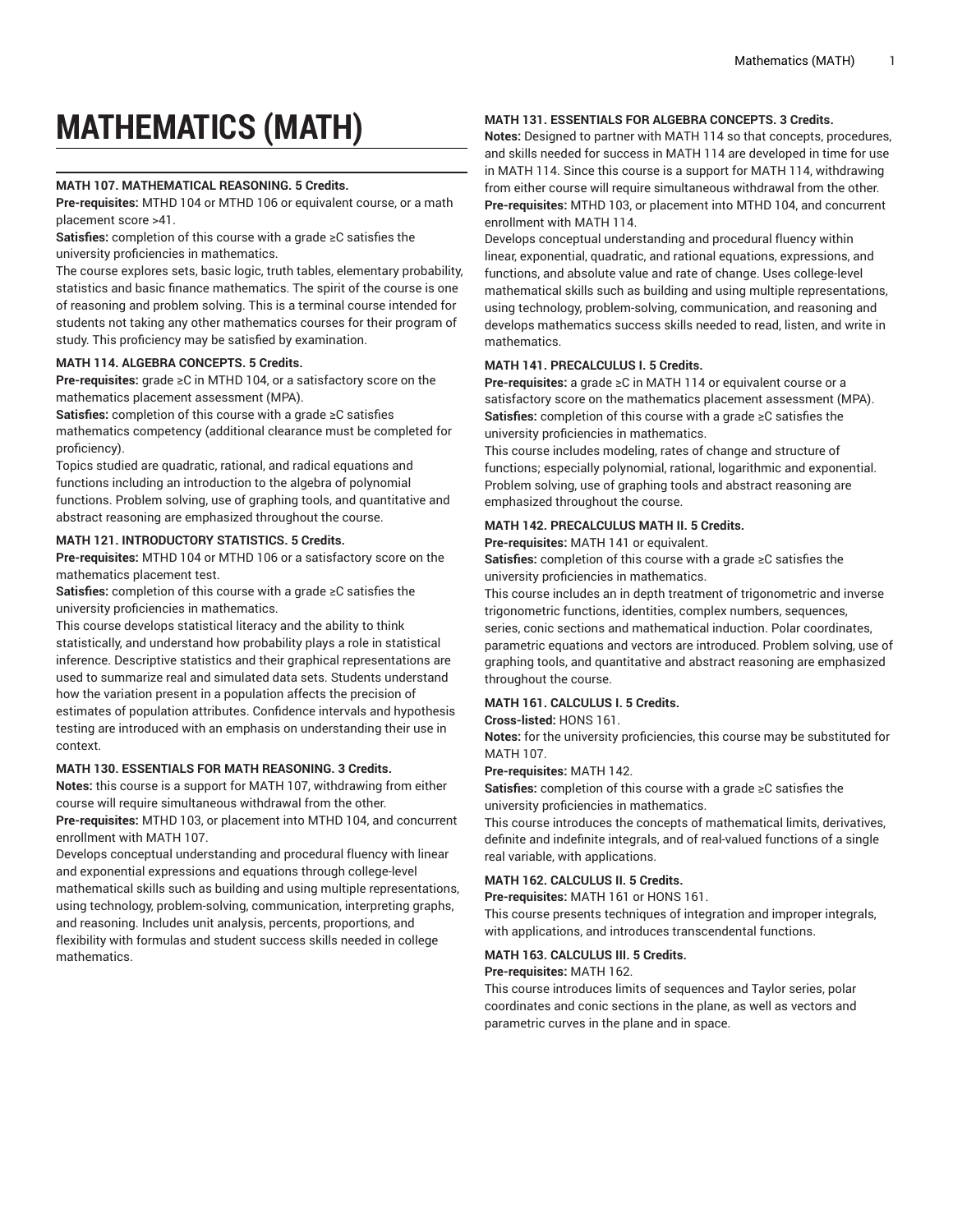## **MATH 196. EXPERIMENTAL. 1-5 Credits.**

## **MATH 200. FINITE MATHEMATICS. 5 Credits.**

**Notes:** Computer Literacy Competency recommended.

**Pre-requisites:** a grade ≥C in MTHD 104, or a satisfactory score on the mathematics placement assessment (MPA); placement into or above ENGL 101.

**Satisfies:** completion of this course with a grade ≥C satisfies the university proficiencies in mathematics.

This course provides an introduction to the mathematical systems encountered in the study of the behavioral sciences and a study of matrices, linear systems, linear programming, set theory and probability.

# **MATH 208. MATHEMATICS FOR ELEMENTARY TEACHERS I. 5 Credits.**

**Pre-requisites:** MTHD 106 with a grade ≥C, or a satisfactory score on the mathematics placement assessment (MPA); placement into or above ENGL 101.

**Satisfies:** completion of this course with a grade ≥C satisfies the university proficiencies in mathematics.

This course gives future K–8 teachers foundational understanding of elementary school mathematics for teaching. It includes problem-solving, numeration and number systems, whole number operations, fractions and operations on fractions, decimals and operations on decimals, percent, proportional reasoning, integers and operations on integers. Conceptual understanding and problem solving strongly emphasized.

## **MATH 209. MATHEMATICS FOR ELEMENTARY TEACHERS II. 4 Credits. Pre-requisites:** MATH 208.

This course promotes a deep conceptual understanding of geometry and measurement taught in grades K–8, and of proportional reasoning as it applies to geometry and measurement. Through a problem-solving approach to learning these concepts and procedures, future teachers also develop and reflect on their proficiencies in the Standards for Mathematical Practices.

# **MATH 210. MATHEMATICS FOR ELEMENTARY TEACHERS III. 4 Credits.**

**Notes:** this course addresses content from previous courses MATH 211 and 212 in more depth and adds topics required by Washington State Teacher Competences for K–8 elementary certification.

**Pre-requisites:** MATH 208 and MATH 209, or MATH 208 and concurrent enrollment in MATH 209.

This course is designed to give future K–8 teachers a basis for understanding elementary school mathematics. Topics include algebraic reasoning, probability, and data analysis, and ratio and proportional reasoning within the context of algebra, probability and data analysis. There is a strong emphasis on conceptual understanding and problem solving.

## **MATH 225. FOUNDATIONS OF MATHEMATICS. 5 Credits.**

**Notes:** you may not receive credit for both MATH 225 and MATH 301. **Pre-requisites:** MATH 161 or HONS 161.

Provides a transition from freshman-level to higher-level mathematics and is required for higher-level courses. Topics include logic, methods of proof, set theory, relations and functions and cardinality.

# **MATH 231. LINEAR ALGEBRA. 5 Credits.**

## **Pre-requisites:** MATH 142.

Theory and practice of vector geometry in R2 and R3, systems of linear equations, matrix algebra, determinants, vector spaces, bases and dimension, linear transformations, eigenvalues and eigenvectors, rank and nullity and applications.

## **MATH 241. CALCULUS IV. 5 Credits.**

**Notes:** this course should be taken immediately after MATH 163, when possible.

**Pre-requisites:** MATH 163.

This course introduces differentials and multiple integrals of functions of several real variables and vector calculus.

**MATH 296. EXPERIMENTAL. 1-5 Credits.**

**MATH 297. WORKSHOP, SHORT COURSE, CONFERENCE, SEMINAR. 3-5 Credits.**

**MATH 298. SEMINAR. 1-5 Credits.**

**MATH 299. SPECIAL STUDIES. 1-5 Credits.**

**Pre-requisites:** permission of the instructor, department chair and college dean.

## **MATH 301. DISCRETE MATHEMATICS. 5 Credits.**

**Notes:** for the university proficiencies, the course may be substituted for MATH 107; you may not receive credit for both MATH 225 and MATH 301. **Pre-requisites:** MATH 142.

**Satisfies:** completion of this course with a grade ≥C satisfies the university proficiencies in mathematics.

This course covers the theory and application of the mathematics most relevant to computer science. Foundation topics include logic, induction and recursion, methods of proof, set theory, relations and functions, and combinatorics. Implementation topics include graphs and matrices, including systems of linear equations, two dimensional rotation matrices and matrix representations of graphs, as well as selected topics in graph theory.

## **MATH 307. MATHEMATICAL COMPUTING LABORATORY III. 1 Credit. Notes:** the laboratory may be repeated for credit.

**Pre-requisites:** successful completion of CPLA 100 and 101 or CPLA 120 and permission of the instructor.

The laboratory consists of exercises, experiments and reports, using applications, calculators or mathematical software such as Maple, Mathematica, Matlab, MINITAB, Geometer's Sketchpad or SAS, on topics closely related to the contents of the designated concurrent mathematics course. However, the laboratory is not required by the designated course. The topics are specified in the section subtitles.

# **MATH 311. FUNCTIONS AND RELATIONS FOR K-8 TEACHERS. 5 Credits.**

**Pre-requisites:** MATH 114 or MATH 210, or math placement score. A discussion of the algebraic concepts of functions and relations from numeric, graphic and symbolic viewpoints.

# **MATH 312. GEOMETRY FOR THE K-8 TEACHER. 5 Credits. Pre-requisites:** MATH 209 and MATH 210.

Concepts from two- and three-dimensional geometry are explored and demonstrated. The course includes geometric proofs and requires the use of technology widely used in the K–12 system (and available in the Mathematics Department).

# **MATH 313. PATTERNS, RELATIONS AND ALGEBRAIC THINKING FOR PRIMARY TEACHERS. 5 Credits.**

## **Pre-requisites:** MATH 114 or MATH 210.

This course is an examination of algebraic and quantitative reasoning with an emphasis on topics related to P-3 mathematics: the meaning and use of variables; the properties of equality and arithmetic; the study and representations of numerical patterns and relationships; the development and use of symbolic, numeric and graphic representations.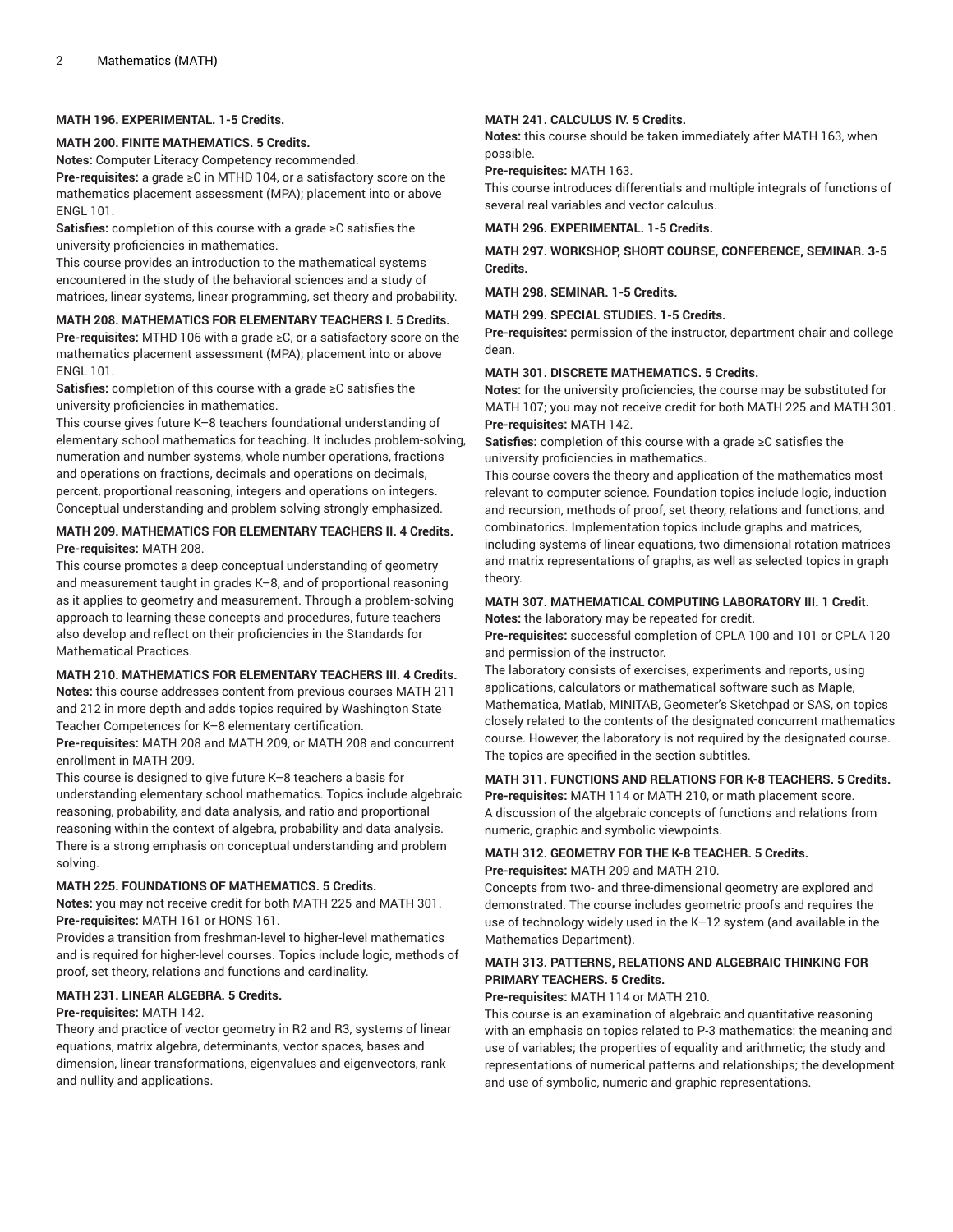## **MATH 320. HISTORY OF MATHEMATICS. 4 Credits.**

**Pre-requisites:** ENGL 201; MATH 225 or permission of the instructor. A historical development of mathematical ideas and methods. Emphasizes the individuals involved, the development of the intellectual activity called mathematics and the ebb and flow of mathematics in history.

## **MATH 321. PRECOLONIAL MATHEMATICS TRADITIONS. 5 Credits. Pre-requisites:** Math and English proficiency.

**Satisfies:** a university graduation requirement–global studies. Mathematics and math history tends to focus on the development of the mathematics of Europe and the Middle East. This course provides a survey of the independent mathematical achievements native to Africa, Asia, and the Americas. Topics in this course may vary, but each version of this course will introduce arithmetical, statistical, or geometrical ideas and traditions from each of these three regions. Students will complete a project to revitalize one of the traditions studied.

## **MATH 331. DISCRETE MATHEMATICS WITH APPLICATIONS. 5 Credits. Pre-requisites:** MATH 225 or both MATH 161 (or HONS 161) and MATH 301.

Graph theory, chaos theory and fractals, combinatorics, combinatorial game theory and the surreal numbers. Selected applications for each topic.

## **MATH 332. NUMBER THEORY. 5 Credits.**

# **Pre-requisites:** MATH 225.

Arithmetic in different bases, fundamental theorem of arithmetic, modular arithmetic, Wilson's and Fermat's theorems, RSA codes, perfect numbers, linear and quadratic congruences, quadratic reciprocity, Pythagorean triples, Gaussian integers and arithmetic in other settings, Fermat's last theorem and the method of descent.

## **MATH 341. TOPICS IN APPLIED ANALYSIS I. 4 Credits.**

**Pre-requisites:** for MATH 341: MATH 163; for MATH 342 and MATH 343: MATH 241.

Selected topics in applied mathematics such as vector analysis, complex variables, partial differential equations, etc.

## **MATH 342. TOPICS IN APPLIED ANALYSIS II. 5 Credits.**

## **Pre-requisites:** MATH 241.

Selected topics in applied mathematics such as vector analysis, complex variables, partial differential equations, etc.

# **MATH 343. TOPICS IN APPLIED ANALYSIS III. 4 Credits.**

**Pre-requisites:** for MATH 341: MATH 163; for MATH 342 and MATH 343: MATH 241.

Selected topics in applied mathematics such as vector analysis, complex variables, partial differential equations, etc.

# **MATH 347. INTRODUCTORY DIFFERENTIAL EQUATIONS. 4 Credits. Pre-requisites:** MATH 163.

This course introduces scalar differential equations with analytical methods of solution, including Laplace transforms, numerical approximations, as well as mathematical models of applications, with other selected topics and uses of software.

# **MATH 350. BIOMATHEMATICS. 5 Credits.**

**Pre-requisites:** MATH 347 or permission of instructor.

Biomathematics is a 5 credit course containing both analytical and computational methods for studying mathematical models of biological systems. In order to increase interdisciplinary access, the course contains a primer on dynamics and technology. Biological topics include: ecological/population modeling, SIR modeling, the law of mass action, enzyme kinetics, the Hodgkin-Huxley model and simplified conductance based models.

# **MATH 370. SURVEY OF GEOMETRIES. 5 Credits.**

# **Pre-requisites:** MATH 225.

Introduction to various finite and infinite geometries, both Euclidean and non-Euclidean. The logical notions of consistency, independence, interpretation and models and completeness will be explored. Properties and theorems of each geometric system will be developed synthetically, analytically and through use of technology.

## **MATH 380. ELEMENTARY PROBABILITY AND STATISTICS. 5 Credits.**

**Notes:** for the university proficiencies, course may be substituted for MATH 107.

**Pre-requisites:** mathematics proficiency clearance.

**Satisfies:** completion of this course with a grade ≥C satisfies the university proficiencies in mathematics.

Empirical and theoretical frequency distributions. Discrete and continuous random variables. The binomial random variable and the normal. Descriptive statistics including measures of location, spread and association. An introduction to inferential statistics including confidence intervals and hypothesis testing.

## **MATH 385. PROBABILITY AND STATISTICAL INFERENCE I. 5 Credits.**

**Pre-requisites:** MATH 163 and MATH 225 or permission of the instructor. This course introduces mathematical theory of probability and statistical inference. This includes proofs of simple theorems, applications of probability to real world problems, discrete and continuous random variables and their probability distributions, sampling distributions and the central limit theorem, basic properties of estimators including bias, constructions of confidence intervals and hypothesis tests.

## **MATH 387. REGRESSION CONCEPTS. 3 Credits. Pre-requisites:** MATH 385.

This course is designed to provide an introduction, development and applications of regression concepts including Type 1 and Type 2 errors, statistical power, p-values, t-tests, F-tests, linear and polynomial regression, stepwise regression and the relationship between correlation and regression. Technology will be used throughout the course.

## **MATH 395. CO-OP FIELDWORK. 1-5 Credits.**

**MATH 396. EXPERIMENTAL COURSE. 1-5 Credits.**

## **MATH 399. SPECIAL STUDIES IN MATH. 1-5 Credits.**

**Pre-requisites:** permission of the instructor, department chair and college dean.

## **MATH 401. ADVANCED FORMAL LOGIC. 5 Credits.**

**Pre-requisites:** PHIL 215 or math equivalent and successful completion of ENGL 101 and recommended placement above MTHD 104 on the mathematics placement test or MTHD 104 or equivalent. Advanced study of formal deductive systems. Develops predicate logic on a rigorous basis, establishes some important metatheorems for logical systems and introduces some concepts in semantics and issues in the philosophy of logic.

## **MATH 407. MATHEMATICAL COMPUTING LABORATORY IV. 1 Credit. Notes:** the laboratory may be repeated for credit.

**Pre-requisites:** successful completion of successful completion of CPLA 100 and 101 or CPLA 120 and permission of the instructor. The laboratory consists of exercises, experiments and reports, using applications, calculators or mathematical software such as Maple, Mathematica, Matlab, MINITAB, Geometer's Sketchpad or SAS, on topics closely related to the contents of the designated concurrent mathematics course. However, the laboratory is not required by the designated course. The topics are specified in the section subtitles.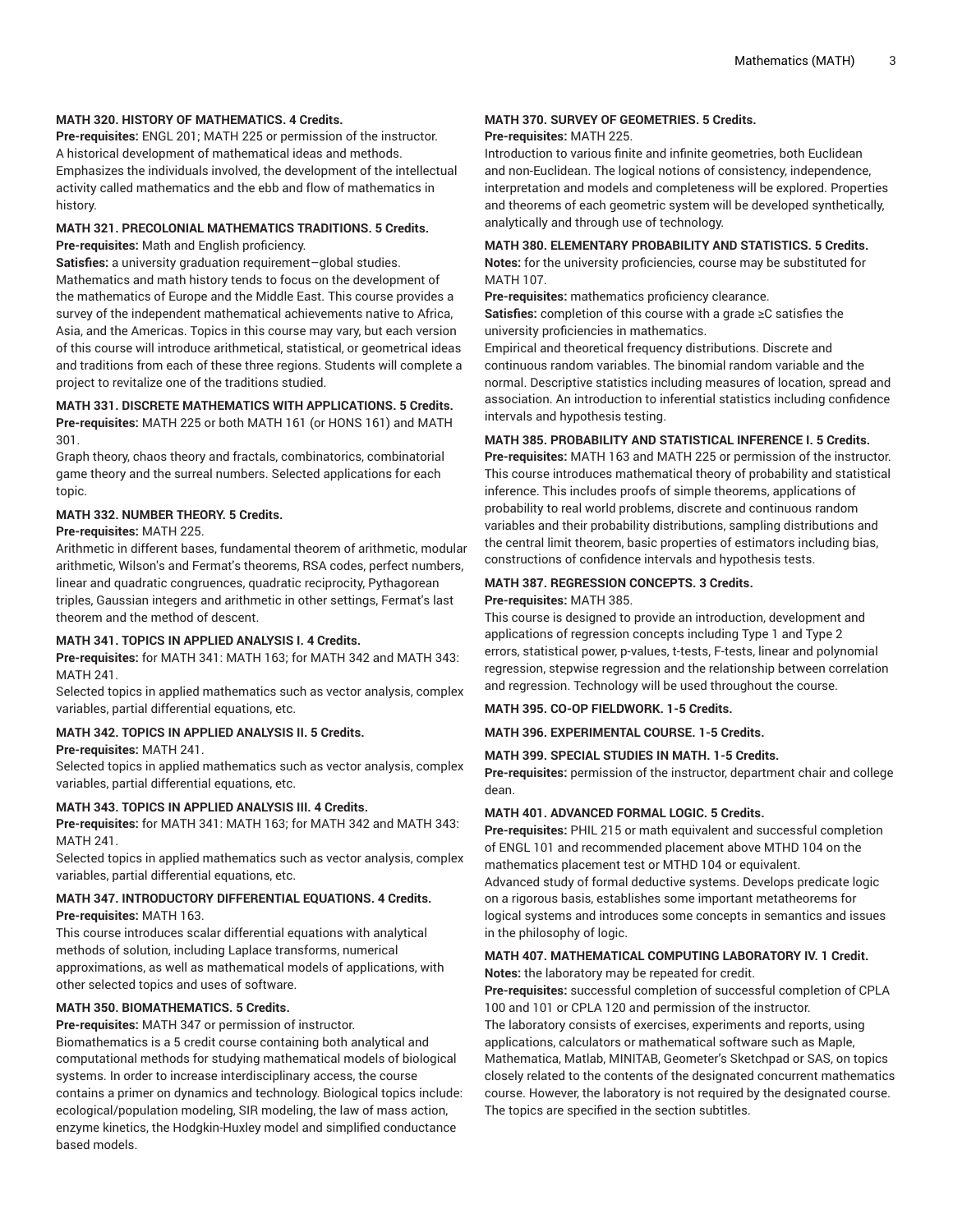# **MATH 411. DISCRETE MATHEMATICS FOR K-8 TEACHERS. 4 Credits.**

**Pre-requisites:** MATH 161, HONS 161, MATH 311 or MATH 313. This course introduces the elementary mathematics major to the process of doing mathematics via mathematical proofs and mathematical reasoning. Throughout the course, familiar topics will be approached in a less intuitive, more formal way and in greater depth than previously experienced. Topics to be covered include logic; sets, functions and sequences; methods of proof; and combinatorics.

## **MATH 413. DATA ANALYSIS AND PROBABILITY FOR MIDDLE LEVEL TEACHERS. 3 Credits.**

**Pre-requisites:** MATH 209, MATH 210 and MATH 311.

Through readings, discussion and a hands-on problem-centered approach, students develop a profound understanding of concepts of data analysis and probability. Students deepen their understanding of the research on the teaching and learning of data analysis and probability in K–9 mathematics.

## **MATH 416. CALCULUS FOR MIDDLE LEVEL TEACHERS. 4 Credits. Pre-requisites:** MATH 141 or MATH 311.

This course is intended for pre-service middle school teachers and

focuses on conceptual and procedural understandings of limit, continuity, differentiation and integration. It includes the techniques and applications of calculus and use of technology to explore and represent fundamental concepts of calculus.

# **MATH 420. PROBLEM SOLVING FOR K-8 TEACHERS. 4 Credits.**

**Pre-requisites:** MATH 311 or equivalent course approved by the department.

This math content course for prospective K–8 teachers requires students enrolled in the class to solve a large variety of problem-solving problems using a variety of strategies including the use of manipulatives, technology and mathematical representations. Techniques for teaching problem solving are discussed in the course. The use of a variety of types of technology is a required component of the course.

## **MATH 430. ADVANCED LINEAR ALGEBRA. 5 Credits.**

**Pre-requisites:** MATH 225 and MATH 231.

This course provides an advanced study of linear algebra. Topics will be Jordan decomposition, inner product spaces, hermitian operators. Applications to other branches of mathematics, physics and chemistry will be included.

## **MATH 431. APPLIED GROUP THEORY. 5 Credits.**

## **Pre-requisites:** MATH 225 and MATH 231.

Groups, cyclic and permutation groups, cosets and Lagrange's theorem, Cayley graphs, group actions, counting theorems with applications, tilings and groups of symmetries with applications.

## **MATH 432. RINGS AND POLYNOMIALS. 5 Credits.**

**Pre-requisites:** MATH 225 and MATH 231.

Binary operations and algebras, rings and polynomials, factor rings and ideals, integral domains and fields (both finite and infinite), factor theorems, prime, irreducible and unique factorizaton, power series and differential operators, applications including computer algebra techniques, digital communication and encryption.

# **MATH 433. GALOIS THEORY. 5 Credits.**

# **Pre-requisites:** MATH 432.

Field theory, splitting fields, Galois groups, fundamental theorem of Galois theory, applications to classical problems of Euclidean constructibility and solvability by radicals, applications of the theory to encryption and digital communication.

## **MATH 443. NUMERICAL METHODS. 5 Credits. Pre-requisites:** MATH 231.

This course introduces students to scientific computing. This course provides a survey of computational techniques to solve scalar non-linear equations, numerical integration and differentiation, and initial value problems. Additional topics may include Monte Carlo simulation, curve fitting, and linear programming.

## **MATH 444. NUMERICAL LINEAR ALGEBRA. 5 Credits.**

**Pre-requisites:** junior, senior or graduate standing; MATH 161 or HONS 161 and MATH 231.

This course develops numerical linear algebra and error estimates essential for scientific computing: machine arithmetic, algorithms for solving systems of linear equations, algorithms for computing eigenvalues and singular values (LU, QR, Jacobi's and SVD) and the theory of error estimates through condition numbers and backward analysis.

## **MATH 445. NUMERICAL ANALYSIS. 5 Credits.**

**Pre-requisites:** junior or higher standing; MATH 444.

The course combines numerical linear algebra with numerical differentiation and integration to derive methods of scientific computing: numerical differentiation and integration, existence, uniqueness, stability and numerical approximation of solutions to nonlinear systems and of ordinary or partial differential equations, splines and fast Fourier or wavelet transforms. The course also includes such applications to engineering and the sciences as the design and analysis of algorithms to compute special functions, computed geometric design, fluid dynamics, heat diffusion or financial Black-Scholes models, image processing or nonlinear regression.

## **MATH 447. DIFFERENTIAL EQUATIONS. 5 Credits.**

**Pre-requisites:** MATH 231 and MATH 347.

This course is an advanced study of ordinary differential equations focusing on linear and nonlinear systems, with analytical, qualitative, and numerical methods of solution including Euler's method, matrix exponential, stability, phase plane analysis, linearization, Lyapunov functions, existence and uniqueness and applications. This course provides experience with mathematical software.

# **MATH 448. PARTIAL DIFFERENTIAL EQUATIONS. 5 Credits. Pre-requisites:** MATH 347.

This course is a study of partial differential equations via boundary value problems and Fourier series representations, centered on classical and numerical solutions of the heat equation, wave equation, advection equation and Laplace equation, modeling applications and use of technology through mathematical software. Topics may include Bessel's inequality, energy methods, existence and uniqueness, eigenfunction expansions and integral transforms.

# **MATH 460. CONTINUOUS FUNCTIONS. 5 Credits.**

**Pre-requisites:** MATH 163 and MATH 225.

The course lays out the foundations for calculus and analytical geometry; the course develops the topology of the n-dimensional real Euclidean space. Topics include the completeness of the real numbers, topological spaces, continuity and properties preserved by continuous functions: compactness and connectedness.

# **MATH 461. ADVANCED CALCULUS I. 5 Credits.**

**Pre-requisites:** MATH 241 and MATH 460.

This course applies notions from linear algebra and continuous functions to develop the calculus of functions of several variables. Topics include differentiability, the derivative as a linear transformation, extreme value problems and the implicit and inverse function theorems.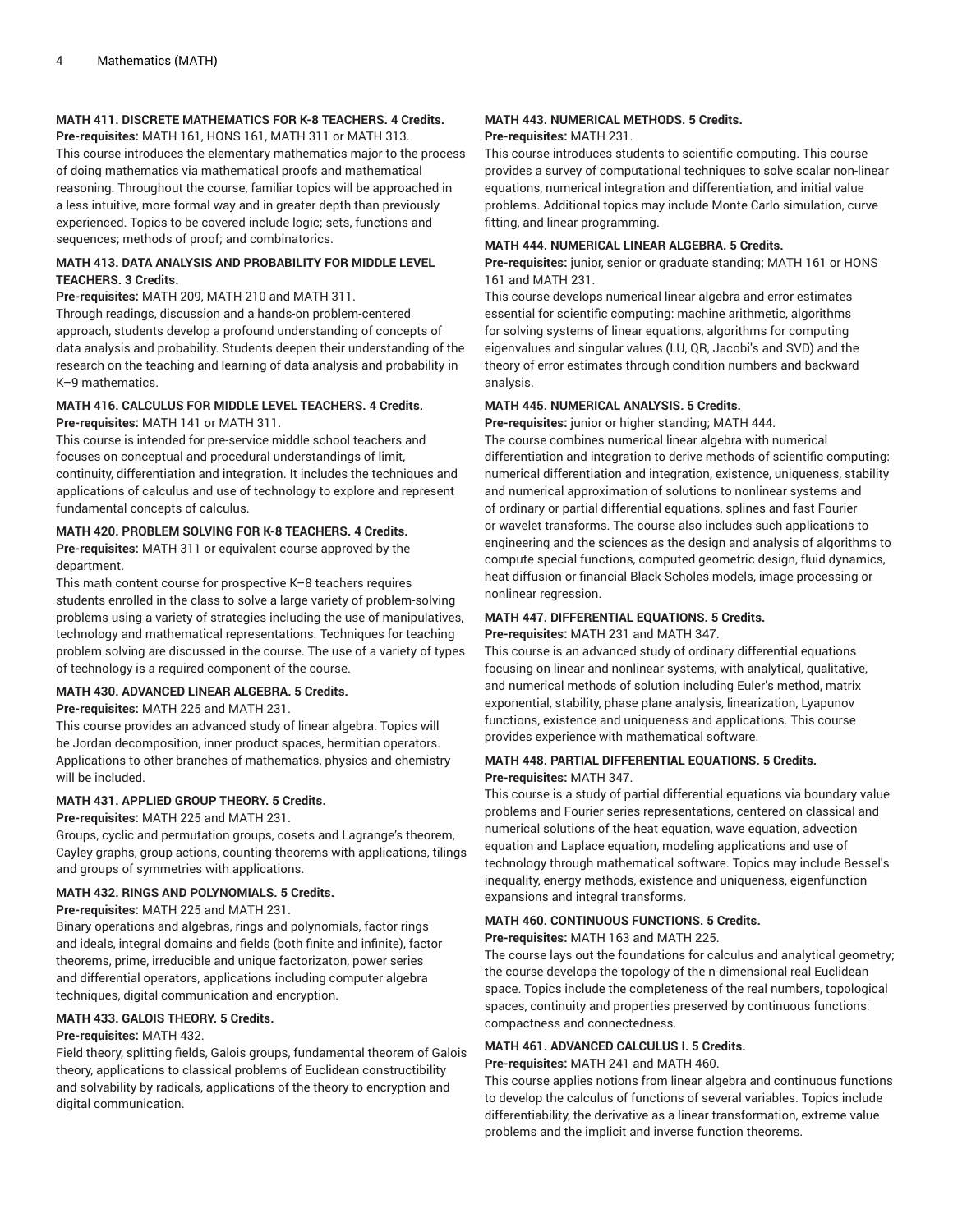## **MATH 462. ADVANCED CALCULUS II. 5 Credits.**

## **Pre-requisites:** MATH 461.

This course builds on topics introduced in MATH 461, and develops integration with differential forms. Topics include line integrals, exterior algebra and a general form of Stokes's theorem; the course includes selected applications to algebraic topology and fluid dynamics, if time permits.

### **MATH 470. FOUNDATIONS OF GEOMETRY. 5 Credits.**

**Pre-requisites:** MATH 225 and MATH 231 or concurrent enrollment. The course includes the study of Euclidean and non-Euclidean isometries. Selected topics in advanced geometry stressing applications to other branches of mathematics, physics, chemistry and biology will be explored.

# **MATH 481. COMPLEX ANALYSIS. 5 Credits.**

**Notes:** MATH 225 and MATH 460 are recommended. **Pre-requisites:** MATH 163.

The course proves relations between derivatives, integrals along curves, Maclaurin series, and singularities of complex-valued functions of a complex variable, in particular, theorems of Abel, Cauchy-Goursat, Green, Laurent, Liouville, Morera, Riemann and Rouch {\'{e}}. Applications include the solution of Laplace's partial differential equation by Green's functions (Cauchy's and Poisson's integral formulae) or Fourier Transforms. Detailed proofs of theorems also provide a theoretical foundations for the corresponding theorems from calculus with one or two variables: differentiation and integration of power series and Fourier series, differentiation relative to parameters of integrals along curves and the fundamental theorem of algebra.

# **MATH 485. PROBABILITY AND STATISTICAL INFERENCE II. 5 Credits.**

**Pre-requisites:** MATH 231, MATH 241 and MATH 385 or permission of the instructor.

This course covers a variety of statistical methods for research in the natural sciences, including analysis of variance, multiple regression, general linear models and nonparametric statistical procedures. One or more additional topics will be selected by the students in consultation with the instructor teaching the course. Use of statistical software will be emphasized.

## **MATH 486. PROBABILITY AND STATISTICAL INFERENCE III. 5 Credits.**

**Pre-requisites:** MATH 485 or permission of the instructor. This course covers advanced topics in probability and statistical inference including discrete and continuous multivariate distributions, moment generating functions, proof of the central limit theorem, properties of estimators including efficiency and sufficiency, best linear unbiased estimators (BLUE), maximum likelihood estimation, the Neyman-Pearson lemma and likelihood ratio tests. The course concludes with a practical student-project component in which students apply methods learned to the analysis of a real-world data set.

## **MATH 491. SENIOR THESIS. 5 Credits.**

**Pre-requisites:** MATH 231, MATH 241, MATH 347, MATH 385, MATH 460. **Satisfies:** a university graduation requirement–senior capstone. This course provides students with an opportunity to research a mathematical topic and present their findings in writing and orally.

## **MATH 492. PROBLEM SOLVING SEMINAR. 5 Credits.**

**Pre-requisites:** MATH 225, MATH 301, MATH 411 or permission of the instructor; and MATH 380, MATH 385, MATH 413 or MATH 485. The course examines various problem solving strategies and techniques for teaching problem solving at the secondary level such as direct proof, indirect proof, inferences, mathematical representations and the use of technology.

## **MATH 494. SENIOR SEMINAR. 2 Credits.**

**Pre-requisites:** for students pursuing the BA in Mathematics: prior or concurrent enrollment in MATH 462 and MATH 432; for students pursuing the BAE Secondary: prior or concurrent enrollment in MATH 432. The Senior Seminar course will explore the culture of mathematics through readings and classroom discussions. The students will be required to write a paper on some aspect of mathematics. At the same time, students will review the core mathematics they have studied and comprehensive tests will be administered in order to assess the knowledge they have acquired in their degree programs.

## **MATH 495. INTERNSHIP. 1-15 Credits.**

Internship.

## **MATH 496. EXPERIMENTAL COURSE. 1-5 Credits.**

## **MATH 497. WORKSHOP, SHORT COURSE, CONFERENCE, SEMINAR. 1-5 Credits.**

Selected topics to be arranged in consultation with the requesting organization.

**MATH 498. SEMINAR. 1-5 Credits.**

#### **MATH 499. DIRECTED STUDY. 1-5 Credits.**

**Pre-requisites:** permission of the instructor, department chair and college dean.

## **MATH 507. MATHEMATICAL COMPUTING LABORATORY. 1 Credit. Notes:** the laboratory may be repeated for credit.

**Pre-requisites:** concurrent enrollment in or prior credit for a 500-level mathematics course designated by the Department of Mathematics each academic term.

The laboratory consists of exercises, experiments and reports, with applications or calculators or with such mathematical software as Maple, Mathematica, Matlab, MINITAB, Geometer's Sketchpad or SAS, on topics closely related to the contents of the designated concurrent mathematics course. However, the laboratory is not required by the designated course. The topics are specified in the section subtitles.

# **MATH 510. NUMBER SENSE FOR TEACHERS. 3 Credits.**

**Pre-requisites:** graduate standing.

Through readings, discussion and a hands-on problem-centered approach, students will develop a profound understanding of the concepts of numeration systems, base ten and place value, operations, fractions, decimals, percents, integers, real numbers and number theory and will deepen their understanding of the research on the teaching and learning of these topics in K–9 mathematics. Major emphases will be learners' cognitive development through and across different grade levels, including that of diverse and exceptional learners, typical student conceptions and misconceptions, meaningful use of representations and technology in developing understanding and state and national standards related to these number-sense topics.

## **MATH 511. RATIO AND PROPORTION - TEACHERS. 3 Credits. Pre-requisites:** graduate standing.

Through readings, discussion and a hands-on problem-centered approach, students will develop a profound understanding of the concepts of ratio and proportion and deepen their understanding of the research on the teaching and learning of ratio and proportion in K–9 mathematics. Major emphases will be learners' cognitive development through and across different grade levels, including that of diverse and exceptional learners, typical student conceptions and misconceptions, meaningful use of representations and technology in developing understanding and state and national standards related to ratio and proportion.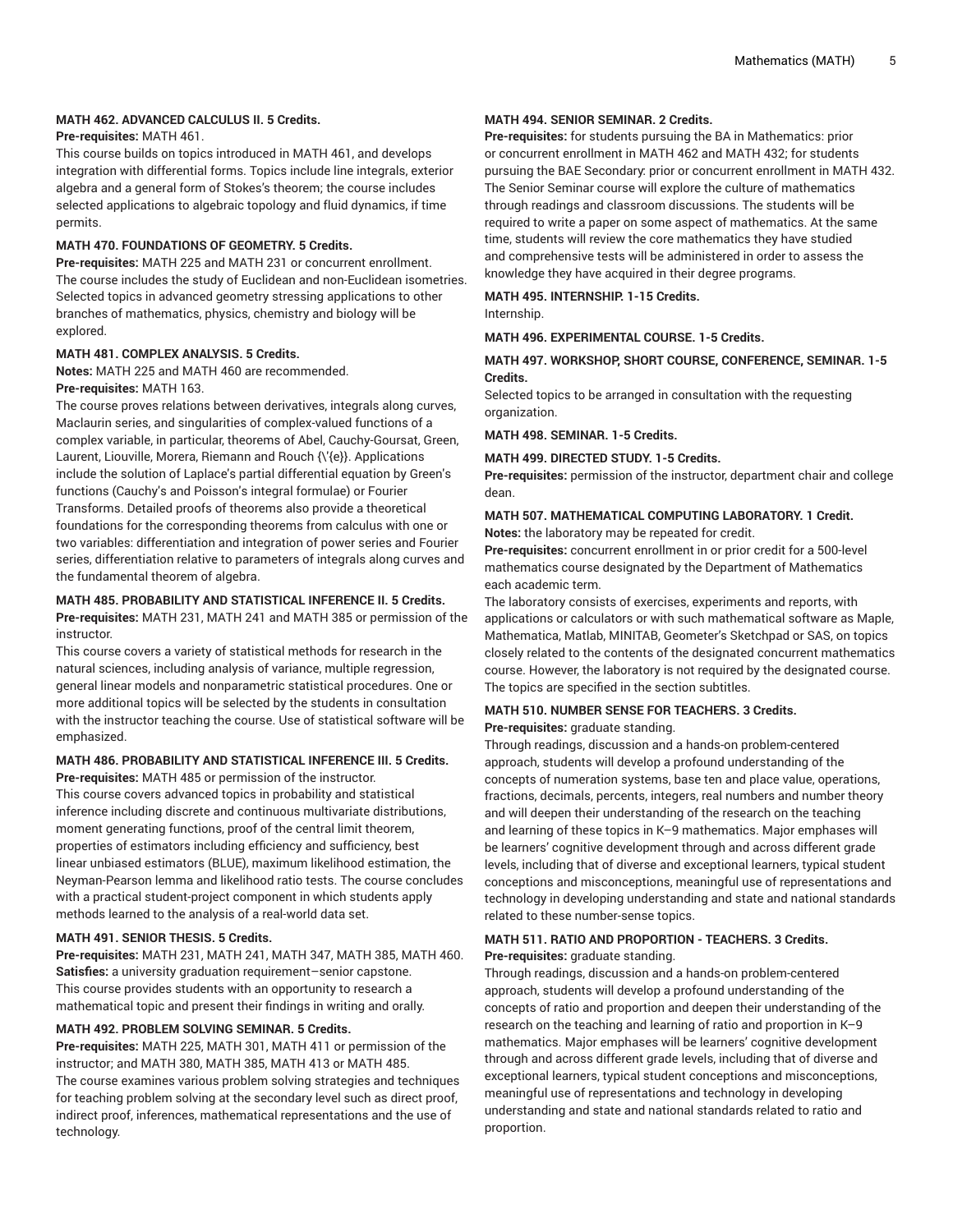## **MATH 512. GEOMETRIC REASONING - TEACHERS. 3 Credits.**

## **Pre-requisites:** graduate standing.

Through readings, discussion and a hands-on problem-centered approach, students will develop a profound understanding of geometry concepts and deepen their understanding of the research on the teaching and learning of geometry concepts in K–9 mathematics. Major emphases will be learners' cognitive development through and across different grade levels, including that of diverse and exceptional learners, typical student conceptions and misconceptions, meaningful use of representations and technology in developing understanding and state and national standards related to geometry.

# **MATH 513. DATA ANALYSIS AND PROBABILITY FOR TEACHERS. 3 Credits.**

## **Pre-requisites:** graduate standing.

Through readings, discussion and a hands-on problem-centered approach, students will develop a profound understanding of concepts of data analysis and probability and deepen their understanding of the research on the teaching and learning of data analysis and probability in K–9 mathematics. Major emphases will be learners' cognitive development through and across different grade levels, including that of diverse and exceptional learners, typical student conceptions and misconceptions, meaningful use of representations and technology in developing understanding and state and national standards related to data analysis and probability.

# **MATH 514. ALGEBRAIC REASONING - TEACHERS. 3 Credits.**

## **Pre-requisites:** graduate standing.

Through readings, discussion and a hands-on problem-centered approach, students will develop a profound understanding of algebraic reasoning and deepen their understanding of the research on the teaching and learning of algebraic reasoning in K–9 mathematics. Major emphases will be learners' cognitive development through and across different grade levels, including that of diverse and exceptional learners, typical student conceptions and misconceptions, meaningful use of representations and technology in developing understanding and state and national standards related to algebraic reasoning.

## **MATH 515. MEASUREMENT FOR TEACHERS. 3 Credits. Pre-requisites:** graduate standing.

Through readings, discussion and a hands-on problem-centered approach, students will develop a profound understanding of measurement concepts and deepen their understanding of the research on the teaching and learning of measurement in K–9 mathematics. Major emphases will be learners' cognitive development through and across different grade levels, including that of diverse and exceptional learners, typical student conceptions and misconceptions, meaningful use of representations and technology in developing understanding and state and national standards related to measurement.

# **MATH 516. CALCULUS FOR MIDDLE LEVEL TEACHERS. 4 Credits.**

**Pre-requisites:** graduate standing and MATH 311 or equivalent. This course is intended for middle school teachers and focuses on conceptual and procedural understandings of limit, continuity, differentiation and integration. It includes the techniques and applications of calculus and use of technology to explore and represent fundamental concepts of calculus. It also addresses the historical development of calculus and the contributions to its development from many cultures. Students will create a project focusing on connections between calculus, the middle school curriculum and current understandings of how students learn mathematics.

# **MATH 528. PROBLEM-CENTERED LEARNING. 3 Credits.**

## **Pre-requisites:** graduate standing.

This course explores how to create classroom environments where rich tasks form the basis for mathematical learning. Special emphasis will be placed on task construction, selection and problem-posing. Participants will engage in a series of non-routine problem-solving activities. They will also be expected to develop non-routine problem-solving activities addressing specific mathematical ideas. These activities will serve as a basis for examining and reflecting on the research about and the implications of such an approach to the teaching and learning of mathematics.

# **MATH 530. APPLIED MATHEMATICS. 5 Credits.**

**Pre-requisites:** acceptance into the graduate program.

This course provides theory and practice with vector spaces, Hilbert spaces, and continuous processes making use of finite elements, the Fourier, Laplace, and Wavelet transforms. Methods may include solutions of integral equations with applications to computer assisted tomography and magnetic resonance imaging.

# **MATH 531. APPLIED GROUP THEORY. 5 Credits.**

**Pre-requisites:** admission to graduate program.

This course uses the structure of group theory to analyze real problems. Topics may include: tesselations and crystal structure, molecular symmetries, electronic structures, representation of vibrations, spin and double groups, virology.

# **MATH 534. METHODS OF DISCRETE MATHEMATICS. 5 Credits.**

**Pre-requisites:** admission to graduate program.

This course provides theory and practice with discrete mathematical modeling. Topics may include chaos theory and fractals, linear programming, graph theory, computational complexity.

## **MATH 535. CRYPTOGRAPHY. 5 Credits.**

**Pre-requisites:** admission to graduate program.

This course is an introduction to Cryptography. Topics may include; public key encryption, digital signatures, identification protocols, key agreement protocols, DES and AES blockciphers, RSA and ElGamal public-key encryption, cryptographic hash functions, informationtheoretic and complexity-theoretic security.

## **MATH 539. SEMINAR IN SPECIAL TOPICS. 1-5 Credits.**

## **MATH 541. ADVANCED PDE WITH APPLICATION. 5 Credits.**

**Notes:** may be stacked with MATH 448.

**Pre-requisites:** admission to graduate program.

This course is an advanced study of partial differential equations (PDEs). The course is principally focused classical solutions of the heat equation, wave equation, advection equation, and Laplace equation. Students will learn how to model a variety of applications where PDEs arise. In addition, the method of finite differences and the use of technology through mathematical software will be covered. Additional topics may include energy methods, existence and uniqueness, and integral transforms.

## **MATH 544. NUMERICAL LINEAR ALGEBRA. 5 Credits.**

**Pre-requisites:** admission to graduate program.

This course provides theory and practice with machine arithmetic, propagation, analysis, and alleviation of rounding errors and other perturbations. Methods include conditioning, matrix factorisations (LU, QR, SVD) and backward analysis. Typical applications are Google PageRank, Kalman filtering, data compression and image processing with wavelets. This course requires the use of computers and software available at EWU.